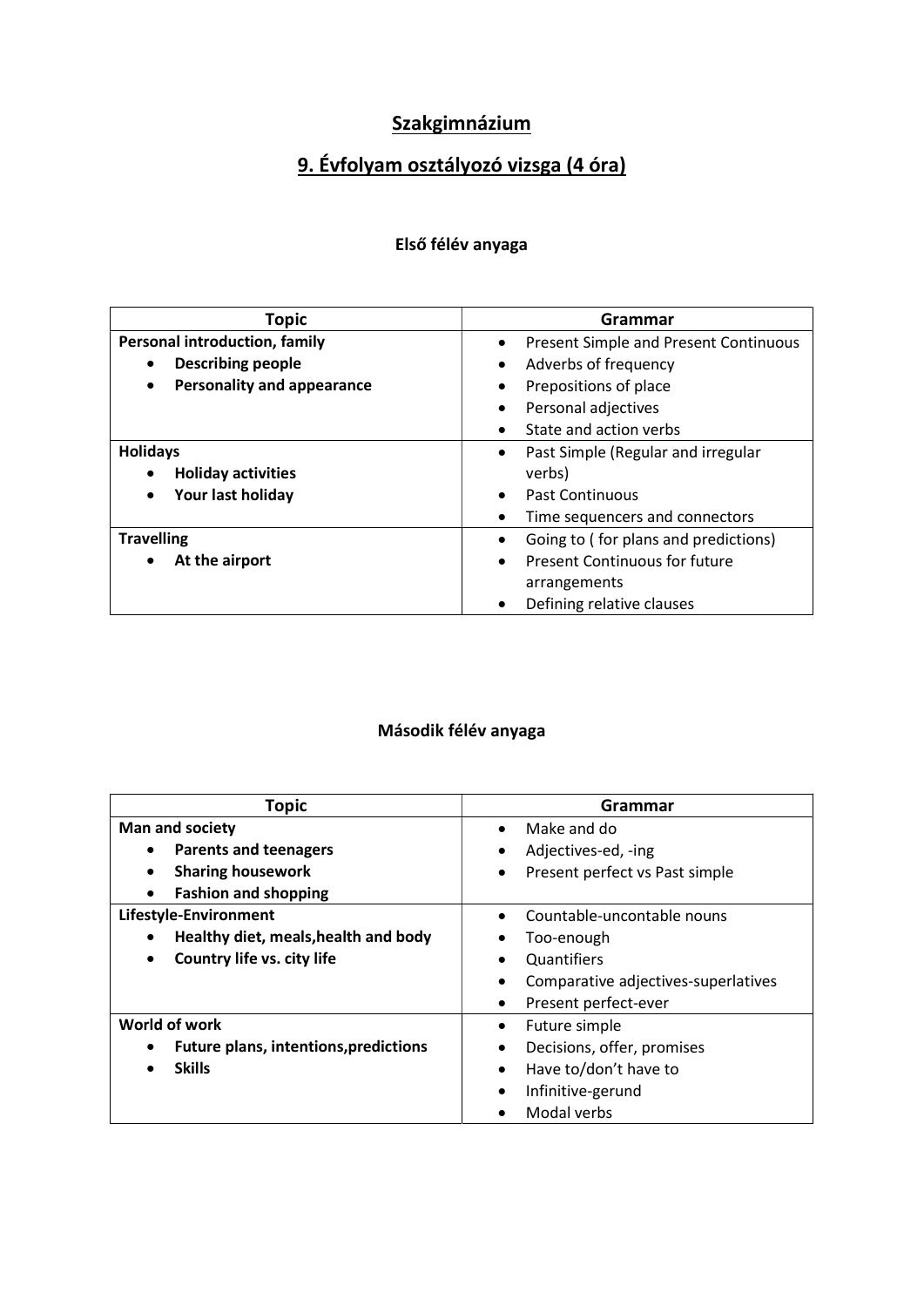# 10. Évfolyam osztályozó vizsga (4 óra)

#### Első félév anyaga

| <b>Topic</b>                       | Grammar                                      |
|------------------------------------|----------------------------------------------|
| Language learning                  | Uses of 'to infinitive'<br>$\bullet$         |
|                                    | Uses of gerund(verb+ing)<br>$\bullet$        |
|                                    | Have to<br>$\bullet$                         |
|                                    | <b>Modifiers</b><br>$\bullet$                |
|                                    |                                              |
| <b>Health and illnesses</b>        | Must-mustn't/should<br>$\bullet$             |
|                                    | Giving advice(should-shouldn't)<br>$\bullet$ |
|                                    |                                              |
| <b>Travelling and holiday</b>      | First conditional<br>$\bullet$               |
| <b>Directions</b>                  | Possessive pronouns<br>٠                     |
|                                    | Adverbs of manner<br>$\bullet$               |
| <b>Environment</b>                 | Second conditional<br>$\bullet$              |
| Animals, keeping pets<br>$\bullet$ | Present perfect (for-since)<br>$\bullet$     |
|                                    | Present perfect vs. Past Simple<br>$\bullet$ |

| <b>Topic</b>                   | Grammar                                  |
|--------------------------------|------------------------------------------|
| People and society             | Passive voice<br>$\bullet$               |
| <b>Inventions</b><br>$\bullet$ | Used to<br>$\bullet$                     |
| <b>School</b><br>$\bullet$     | Might<br>٠                               |
| <b>Shopping</b><br>$\bullet$   |                                          |
| Lifestyle                      | <b>Expressing movements</b><br>٠         |
| <b>Sports</b>                  | Word order of Phrasal verbs<br>$\bullet$ |
|                                | Similarities<br>$\bullet$                |
| <b>Family -relationships</b>   | Past perfect<br>$\bullet$                |
|                                | Verb phrases<br>$\bullet$                |
|                                | Reported speech<br>$\bullet$             |
|                                | Questions without auxiliaries            |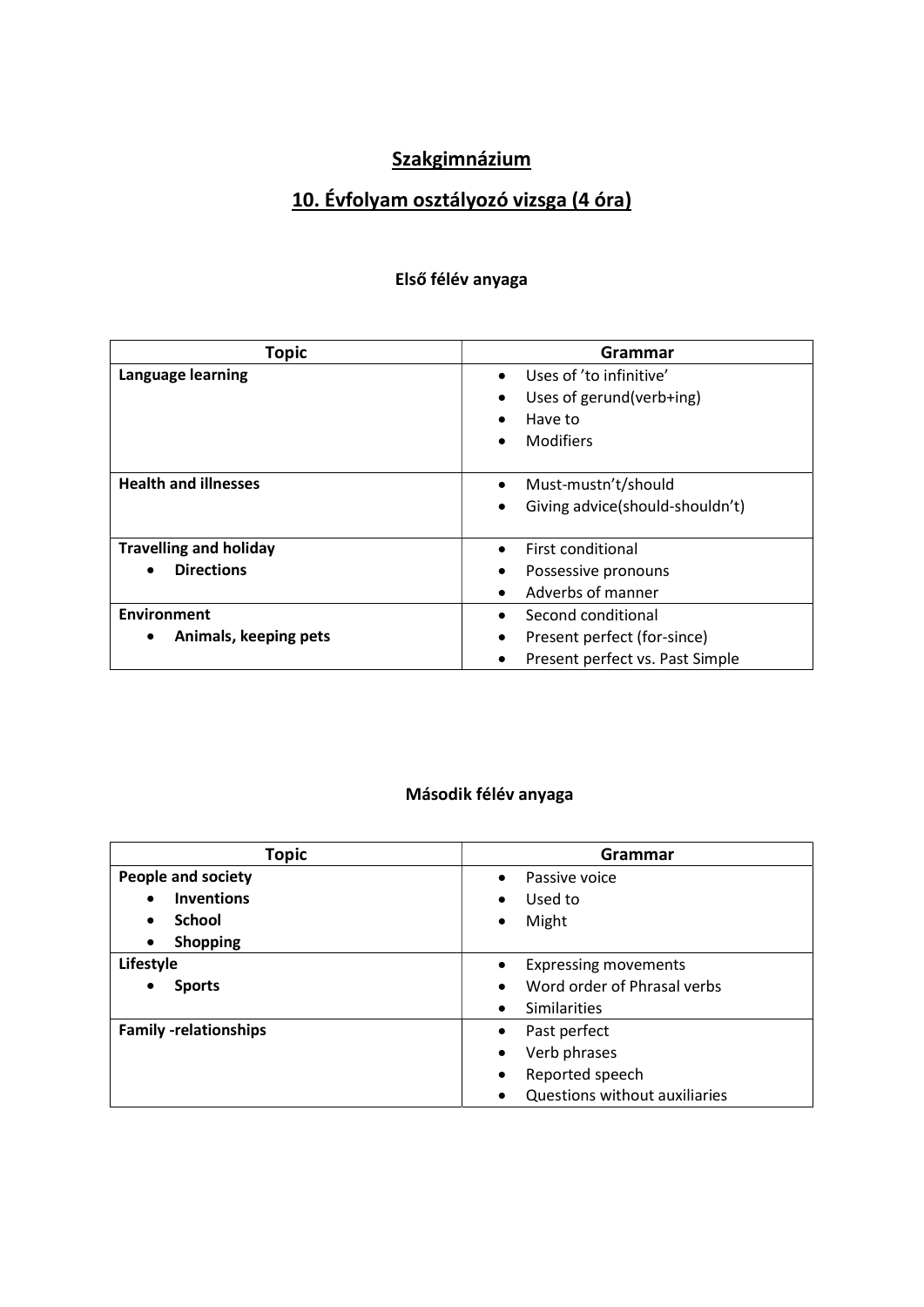# 11. évfolyam osztályozó vizsga (6 óra)

### Első félév anyaga

| <b>Topic</b>                                                                                                         | Grammar                                                                                                       |
|----------------------------------------------------------------------------------------------------------------------|---------------------------------------------------------------------------------------------------------------|
| Lifestyle / Personal particulars<br>Eating out<br>Healthy food<br>Eating habits<br>Daily routine, duties at home     | Present Simple and Continuous (action<br>and non-action verbs)<br><b>Future forms</b><br>going to, will/won't |
| Man and society<br><b>Shopping online</b><br><b>Shopping services</b><br><b>Money matters</b><br><b>Charity work</b> | Past Simple<br>Present Perfect Simple/ Continuous<br>(for, since)                                             |
| <b>Travelling</b><br><b>Public transport</b><br><b>Travelling by car</b>                                             | Comparatives / Superlatives<br>Articles a, an, the, no articles                                               |
| <b>Science and Technology</b><br><b>Technical devices</b><br><b>Mobile phones</b>                                    | -ed / -ing adjectives<br>$\bullet$<br>Modal verbs: can, could, be able to,<br>must, have to, should have      |
| Free time<br>Types of sports<br>Sport events                                                                         | Past Tenses: Simple, Continuous and<br>$\bullet$<br>Perfect<br>used to                                        |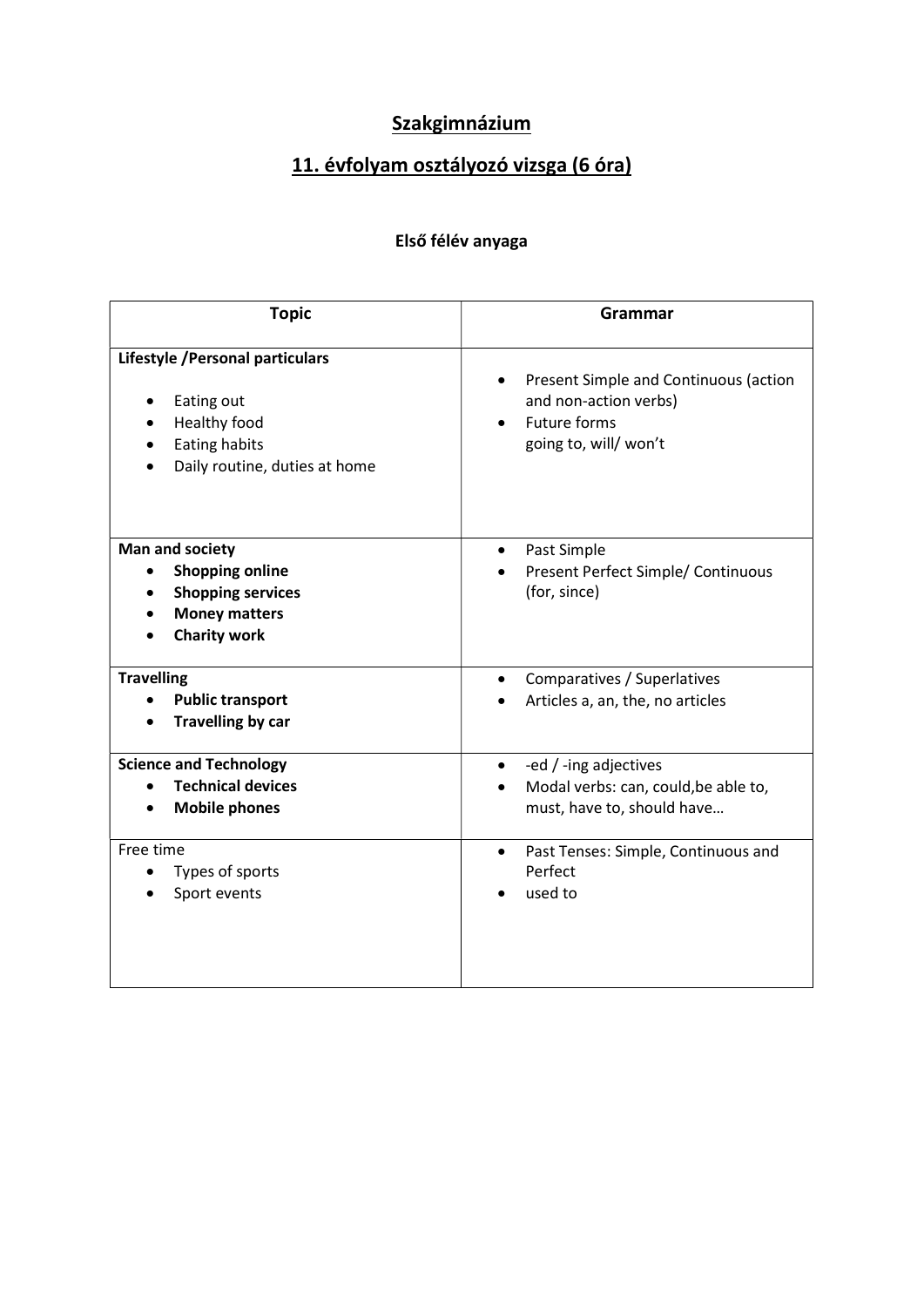| Grammar                                                                                                |
|--------------------------------------------------------------------------------------------------------|
| Passive voice (all tenses)<br>$\bullet$<br>Modals of deduction: might, can't, must                     |
| First and second conditionals<br>future time clauses + when, until<br>make and let                     |
| Reported speech (sentences and<br>questions)<br>gerunds and infinitives                                |
| Third conditional<br>Quantifiers<br>making adjectives and adverbs                                      |
| Relative clauses: defining and non-<br>$\bullet$<br>defining<br><b>Question tags</b><br>compound nouns |
|                                                                                                        |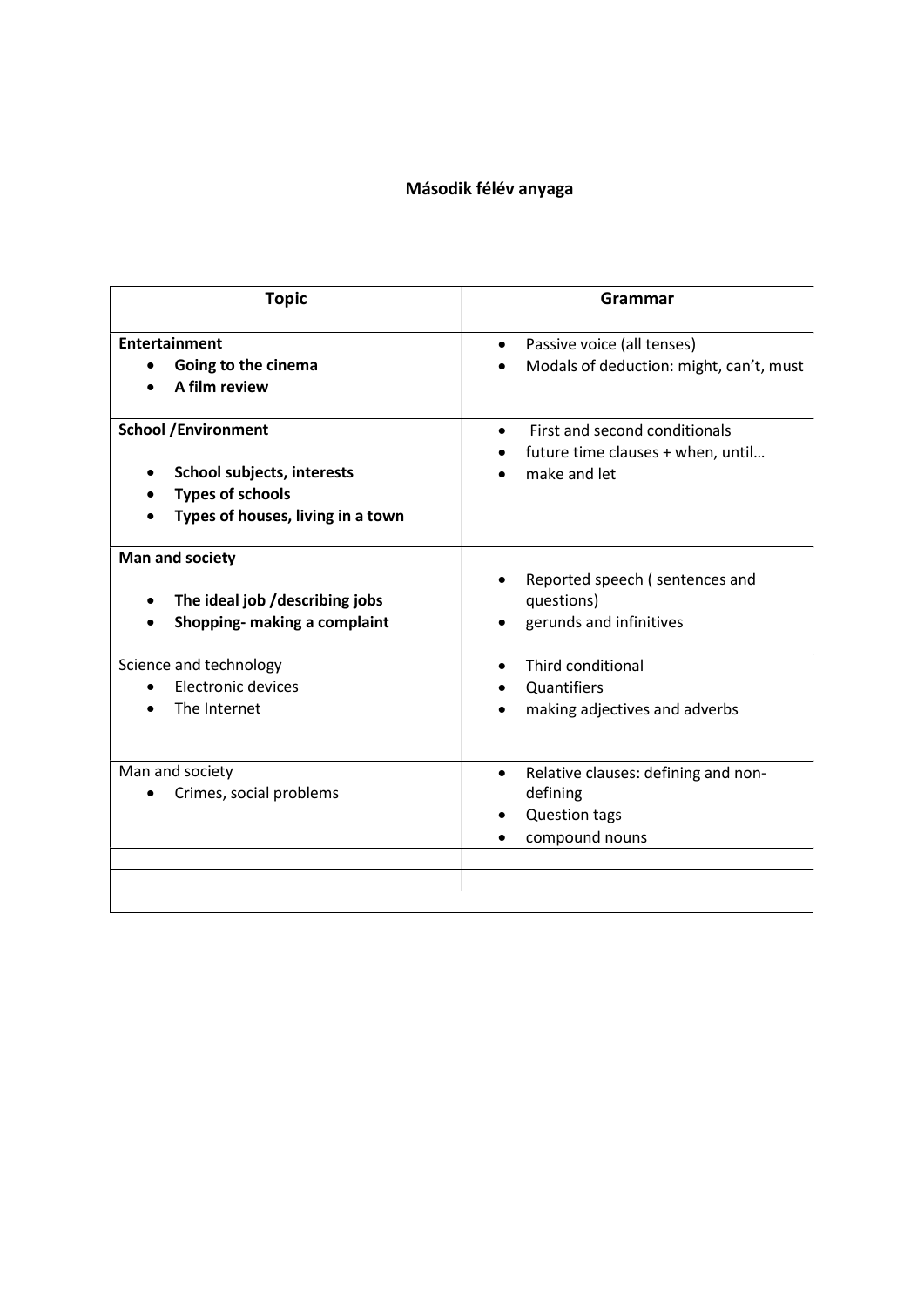# 12. Évfolyam osztályozó vizsga (6 óra)

#### Első félév anyaga

| <b>Topic</b>                            | Grammar                                        |
|-----------------------------------------|------------------------------------------------|
| <b>People-Personal particulars</b>      | Imperative,<br>٠                               |
| Appearance                              | Present Simple vs Present Continuous           |
| <b>Character details and personaliy</b> | Frequency adverbs                              |
| <b>Clothes, feelings and emotions</b>   | Stative verbs                                  |
| <b>Houses</b>                           | Articles<br>$\bullet$                          |
| <b>Housework</b><br>$\bullet$           | Plurals, nouns<br>$\bullet$                    |
| Kinds of houses (furniture)             | This/that /these/those<br>٠                    |
| Hometown (Living in a small or a big    | Prepositions of time, place, movement<br>٠     |
| town)                                   | Prepositopns of manner                         |
| Hungary(famous building and places)     | There is/There are                             |
|                                         | Word order                                     |
|                                         |                                                |
| <b>School</b>                           | Personal pronouns/possessive<br>$\bullet$      |
| School subject,                         | adjectives                                     |
| <b>Types of schools</b>                 | Possessive pronouns-case<br>٠                  |
| <b>Stdents and teachers</b>             | Reflexive pronouns                             |
| <b>Extracurricular activities</b>       |                                                |
| <b>Work</b>                             | Must /have to/should/ought to/had<br>$\bullet$ |
| Jobs                                    | better/would rather can/ could/ may/           |
| Part time jobs/summer jobs              | be able to/ Would                              |
| <b>Describing jobs</b>                  |                                                |
| <b>Duties at work</b>                   |                                                |
| <b>Employees and employers</b>          |                                                |
| <b>Family and social life</b>           | Past simple-Past continuous<br>$\bullet$       |
| Perionds of time in peoples lives,      | Time clauses                                   |
| <b>Family members</b>                   | Used to                                        |
| <b>Everyday activities</b>              |                                                |
| <b>Events, festivals</b>                |                                                |
| Life style                              |                                                |
| Food                                    | Countable/Uncountable nouns                    |
| <b>Types of food and drink</b>          | Some-any-no and their compounds                |
| <b>Preparing food</b>                   | How much?-How many?                            |
| <b>Eating habits</b>                    | Much/many / a lot of / a little/ a few         |
| <b>Helathy lifestyle</b>                | Comparatives<br>$\bullet$                      |
| <b>Shopping and services</b>            | Future will<br>$\bullet$                       |
| <b>Types of shops</b>                   | Future continuous                              |
| <b>Products</b>                         | Future going to                                |
| money matters                           |                                                |
| advertising and complaints              |                                                |